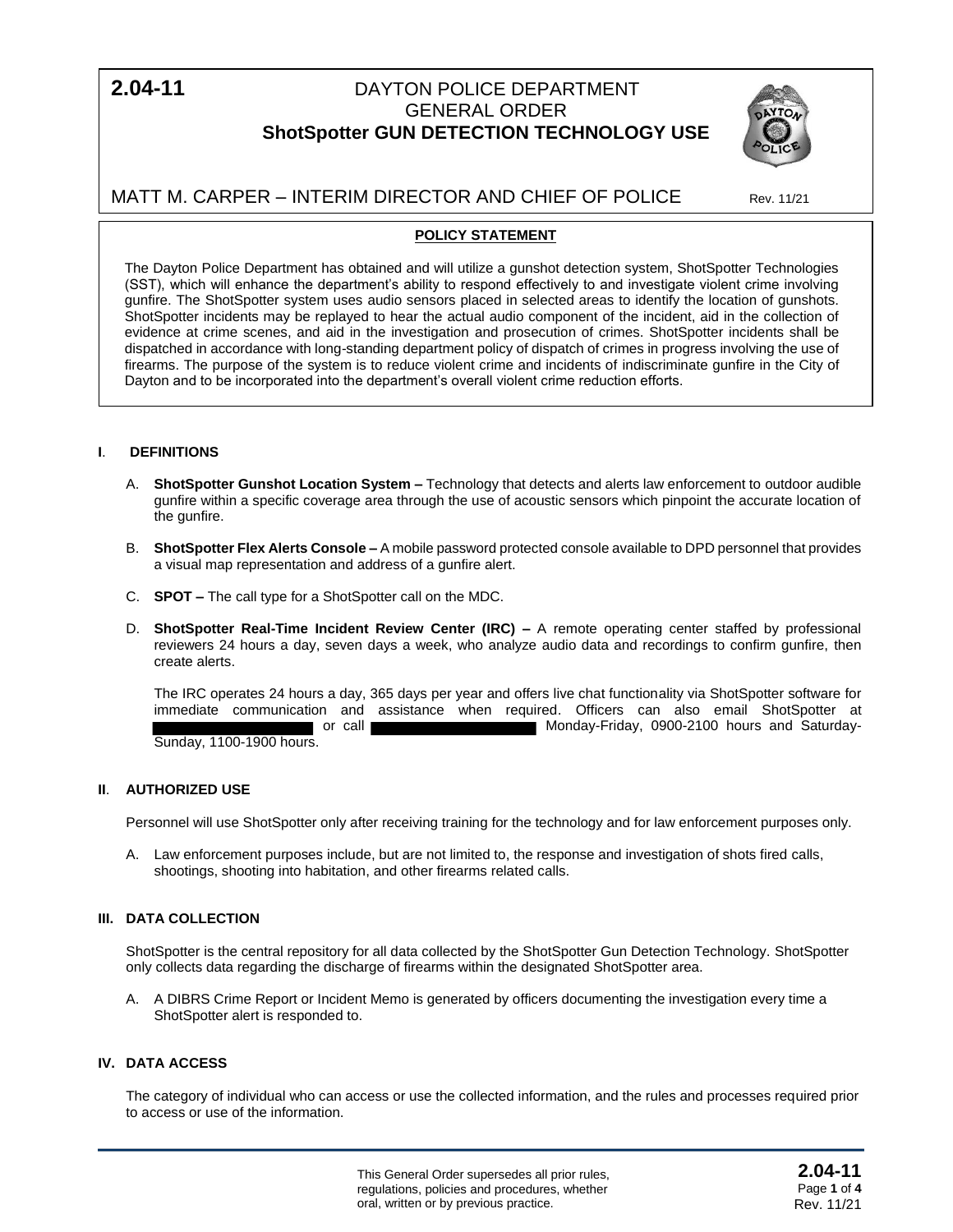- A. The following individuals are eligible to view and analyze data collected from ShotSpotter alerts:
	- 1. Senior Command Staff
	- 2. Lieutenants who directly oversee the use of ShotSpotter
	- 3. Sergeants who supervise those involved in viewing and analyzing the data collected
	- 4. Officers and Detectives who are analyzing the data collected for dissemination to other sworn personnel for law enforcement purposes

#### **V. FIELD OFFICER'S RESPONSIBILITIES**

- A. Monitoring and Receiving a ShotSpotter Alert.
	- All officers assigned to a division with ShotSpotter technology are required to log in to the ShotSpotter Flex Alerts Console at the beginning of the shift.
	- 2. A gunshot alert can be communicated to officers in three different ways:
		- a. RDC may dispatch officers to an SPOT alert after the alert is communicated to RDC by the IRC.
		- b. Officers will receive alerts directly from the IRC by logging in to the ShotSpotter Flex Alerts Console via a desktop computer or MDC.
		- c. Officers can receive alerts directly to their cellular phones via a mobile app.
- B. Responding to a SPOT Alert.
	- 1. All SPOT alert calls are Priority 2 and will be dispatched within two minutes to either a two-unit crew or two one-unit crews.
	- 2. Officers should make a safe and strategic approach to the incident, bearing in mind that the perpetrator may still be armed and on-scene.
	- 3. When appropriate, stage backup units at possible and likely escape routes.
	- 4. Respond to the dot(s):
		- a. Responding officers should not rely solely on the numeric address provided and should dispatch to the location on the map via the ShotSpotter Flex Alerts Console, or by navigation from RDC to locate the area indicated on the map by the dot(s).
		- b. **Example**: A SPOT alert in a park will provide officers with the address of the park but the dot(s) on the map will provide officers with the location of the detected gunshot(s) inside the park (usually within 82 feet). It is imperative that officers respond to the area of the dot(s) and not just the address.
- C. On-Scene Investigation of SPOT Alert.
	- 1. Review the incident audio at the scene to establish a crime scene and isolate potential evidence and/or witnesses.
	- 2. Officers should use the 25 meter (82 feet) circle to approach the scene in a tactically safe manner, bearing in mind that the suspect may still be in the immediate area. Officers are to exit their patrol cars and search for (in order of priority):
		- a. Victims in need of medical attention
		- b. Suspects
		- c. Witnesses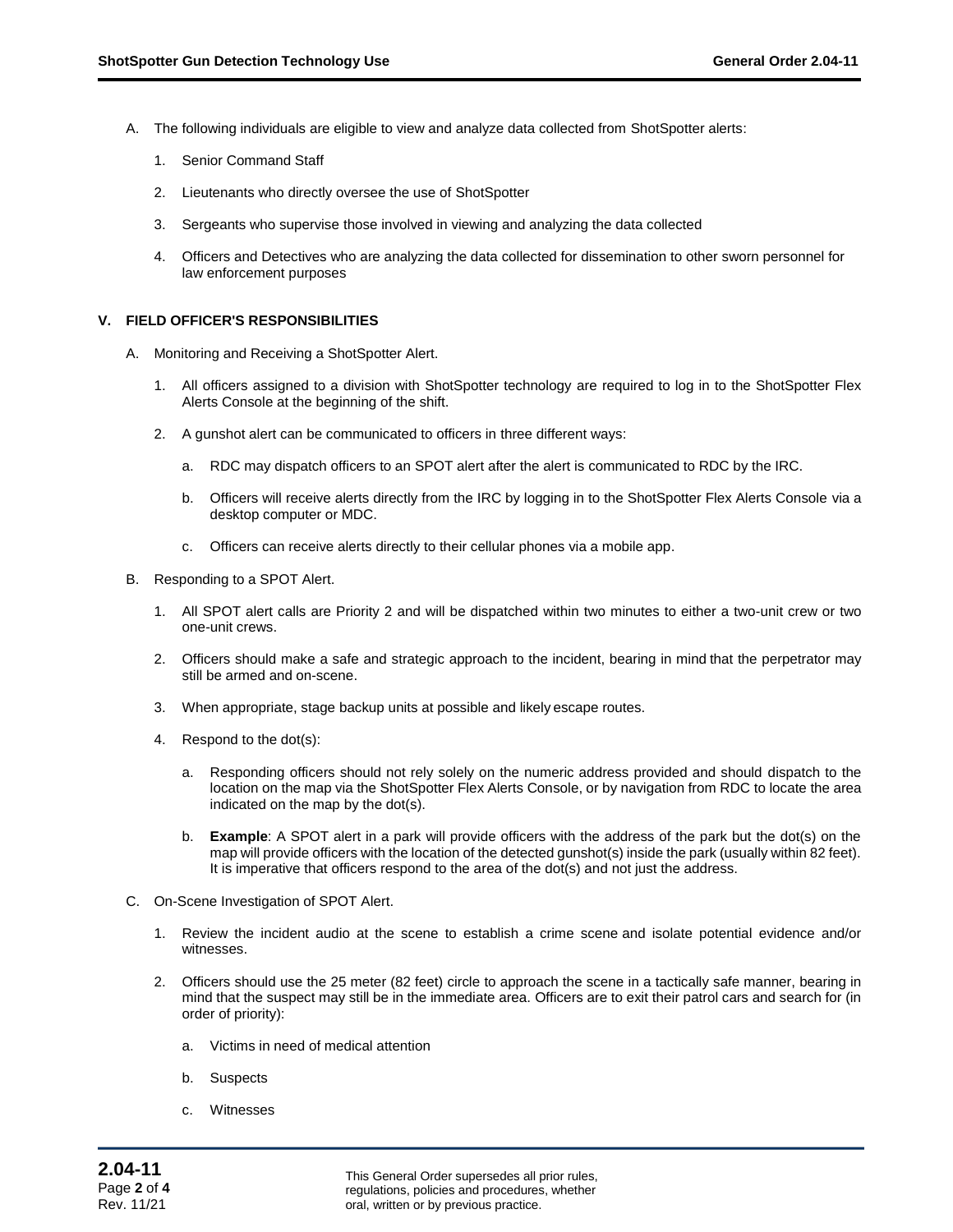- d. Evidence
- 3. Canvass the location for evidence, with particular emphasis on locating shell casings. Shell casings should be collected at the scene of all alert incidents, regardless if a victim is struck or located and submitted to the crime lab.
- 4. A neighborhood canvas should be conducted with officers knocking on the doors of any residence/building within a reasonable sight range of the crime scene.
	- a. Officers should exercise discretion when deciding to knock on doors of houses that are dark in the late evening or early morning hours.
- 5. During the contact, officers will:
	- a. Advise the resident police are investigating a ShotSpotter alert
	- b. Inquire about any injuries or damage due to the shots
	- c. Inquire about suspect information
	- d. For residents who are not home or do not come to the door, leave an Incident Canvas door hanger at the residence, filling out the applicable sections on the form.
- 6. When available, review any available video surveillance that may have captured the incident.
- 7. Documentation
	- a. In instances where a crime report is being created, standard reporting procedures apply
	- b. If no crime report is being created, the primary unit officer will complete an incident memo under the Shot Spotter information type.
		- 1) Officers will make sure to utilize the SPOT drop down under memo type
- 8. All bullet casings will be submitted to the crime lab under Bullet Cartridge Case Comparison. Citizen contacts and contact attempts will be documented.
- 9. If officer(s) respond to a call in which a gun was fired inside the ShotSpotter area but no alert was triggered, ShotSpotter must be notified. Similarly, if the ShotSpotter location is not accurate, ShotSpotter must be notified immediately using the below contact information.
	- a. The IRC operates 24 hours a day, 365 days per year and offers live chat functionality via ShotSpotter software for immediate communication and assistance when required. Officers can also email ShotSpotter at **or call Monday-Friday, 0900-2100 hours and** Saturday-Sunday, 1100-1900 hours.
	- b. Must email their supervisor and the WPOD Assistant Division Commander of the details of the missed ShotSpotter alert.

### **VI. FIELD OFFICER SUPERVISOR RESPONSIBILITIES**

- A. Supervisors must ensure that when notified of a gunfire related incident that took place inside the ShotSpotter area but no alert was triggered, or if shot locations were inaccurately reported, ShotSpotter is contacted immediately, by the responding officers using the above contact information.
- B. The second relief West Patrol Operations Division supervisor on Saturday and Sunday is responsible for assigning officers to follow-up on ShotSpotter incidents that took place the previous day. Incidents requiring follow-up include those that took place in low light conditions, inclement weather, or if previous officers were unable to contact residents who were possibly involved.
	- 1. Officers assigned to follow up will travel to the site of the ShotSpotter alert and canvas for casings, other